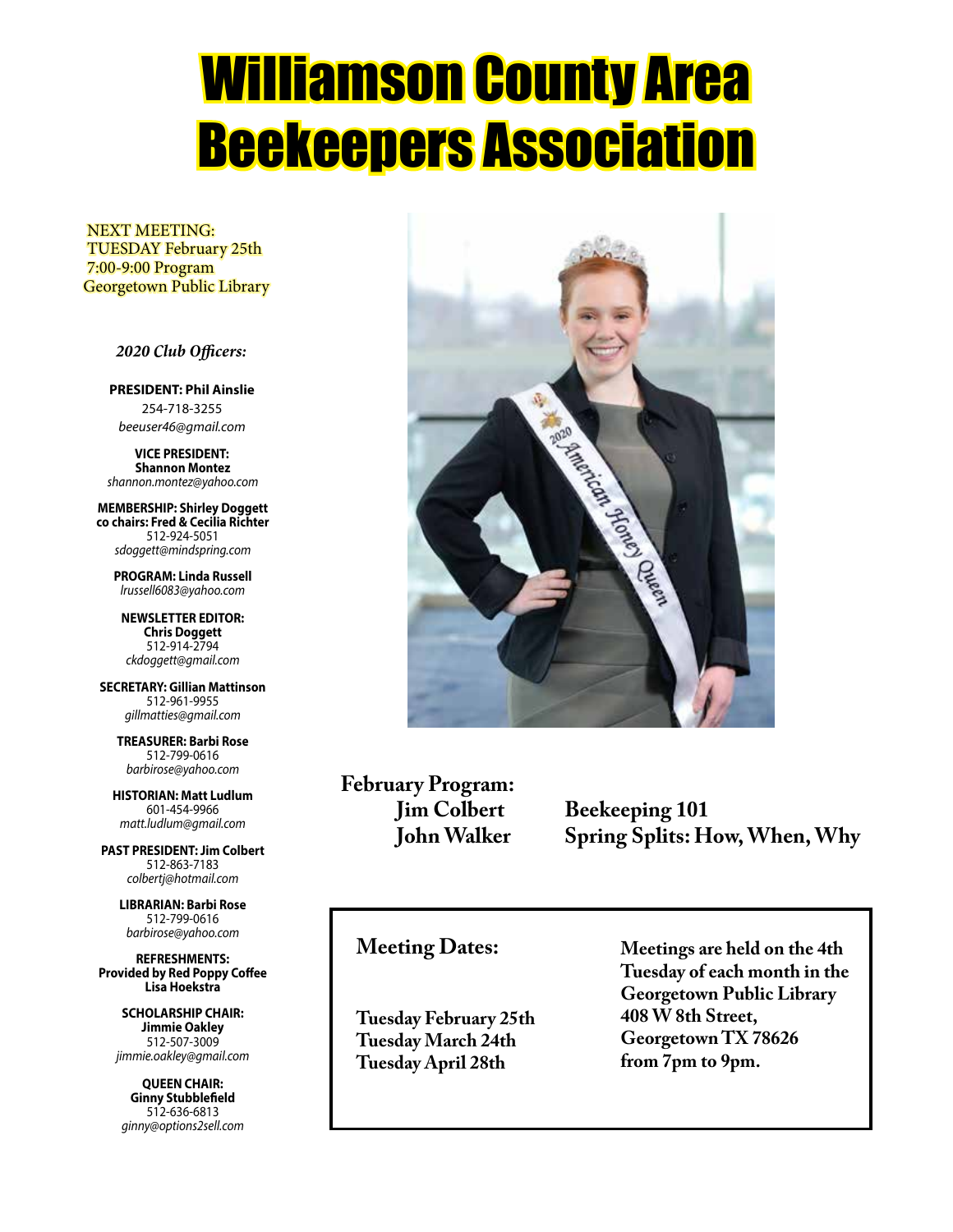## **Answers to Questions About Spreadable Honey**

*from Phil Ainslie, President*

#### Answers to Questions About Spreadable Honey by Phil Ainslie

#### **What is spreadable honey?**

Spreadable honey, also called creamed or spun honey is actually crystalized honey. You're probably thinking that "my crystalized honey is not spreadable, it is hard and grainy". The difference is in the particle size. Spreadable honey crystals are much smaller which is what makes it spreadable and smooth. Why make spreadable honey? Well, if you have ever checked the prices for spreadable honey you will notice that it is more expensive. So, you may want to increase you profits by adding it to your saleable inventory. In addition, you don't have to be concerned about your honey crystalizing into that hard-chunky stuff. Its already crystalized and will not convert to the less convenient version.

#### **Is it hard to make?**

Hard? No. However it is somewhat involved. First you must warm your honey to room temperature. Caution! Do not overheat your honey and ruin it. You want to warm it enough to make it easier to gently whip with your mixer. Now you need a starter. A starter can be purchased from Dadant. I used this the first time I made spreadable honey. I did not like the results. The best starter is already creamed honey. You can purchase creamed honey from someone else. I purchased my spreadable honey from a local well know supplier, "Walkers Honey" in Rogers Texas. A national brand is Sue Bee®. Sue Bee® is available in many supermarkets. I prefer a local spreadable as my starter. You can also grind up crystalized honey in a mortar and pestle to make a starter. Once you have made your own spreadable honey, save some of your own as your next starter

#### **Does it affect the health value of my honey?**

No. Unless you heat it to greater than 120 degrees. Spreadable honey that has not been overheated retains all of the beneficial enzymes, etc.

#### **Can I use it for baking and in my coffee?**

Yes, it will soften and dissolve.

#### **What about using it on soft hot rolls? Will it immediately run off like regular honey?**

No. When placing it on soft hot rolls, place a dollop on the roll and let it soften. Then spread the honey on it. When using it on toast, just spread it on. No problem.

#### **What about flavored spreadable honey?**

Sometimes spreadable honey is infused with flavorings. I have made both raspberry and cinnamon honey. I recently made some with ginger for a friend. My recommendation on liquid infusion is that you do not add a water based liquid flavoring. This will add moisture and additional moisture can result in fermentation. It will no longer be spreadable. Drinkable perhaps. Add your flavorings according to taste.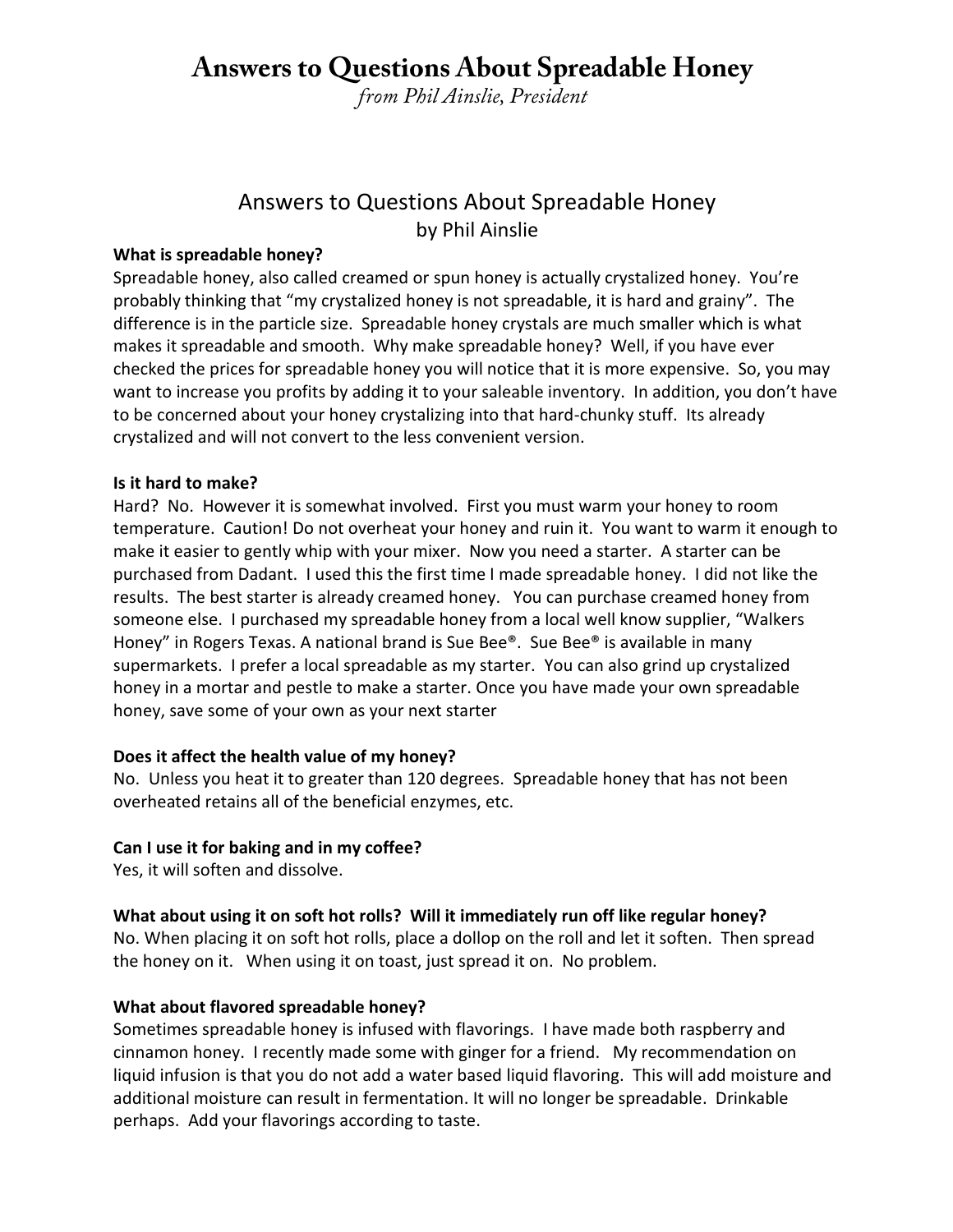#### **Is storage a problem?**

None at all. Once it is properly creamed and processed it will remain in that state unless heated or it ferments due high moisture content. I check the moisture level with a refractometer prior to making creamed honey.

#### **Once creamed, can I convert it back to regular liquid honey?**

Yes, just gently heat it. Don't heat it higher that 120 degrees. I try to heat mine at about 115.

#### **How do I make creamed honey?**

You can make creamed (spreadable) non-runny honey right in your own kitchen. Use the honey you harvested from your own honey bees, follow the recipe and in about a week you will have produced the unique, appealing and creative honey your family and friends will love.

#### **Getting started. Read instructions before starting.**

- 1. Start with pure, clean ungranulated honey.
- 2. The ratio of honey to starter is 10% by weight of creamed honey as the starter. I weigh my honey on a kitchen scale. Don't forget to subtract the weight of your container.
- 3. Your starter honey should not be warmer than room temperature and not below 59F.
- 4. I use my home Kitchen Aid mixer. Some people use an electric drill with a stirring attachment. Blend it at a slow, constant speed. This will take 10 to 15 minutes. I set a timer for 10 minutes. Thorough blending will ensure uniform crystallization of the final creamed honey. This is when you add flavorings if desired. The Loran® flavoring oils or powdered flavorings should be used rather than water-based flavorings. Add small amounts, mix thoroughly and taste. A little flavoring can go a long way. Spices like cinnamon, nutmeg, small pieces of fruit or nuts can be added during the blending stage. This will create your own custom creamed honey.
- 5. When blending, care should be taken to mix as little air into the honey as possible. Too much air will give the creamed honey an off appearance. The air does not affect the flavor in any way.
- 6. Add the honey to your container. Fill to within 3/8 inch from the top and put the lid on.
- 7. Now place the filled containers in your home refrigerator for 5 to 7 days. Optimum temperature to encourage creamed honey is 55F. You regular home refrigerator is colder than that. I place mine in a mini refrigerator which is plugged into a digital temperature controller 2-Stage outlet thermostat with heating and cooling mode (available on Amazon). A wine cooler can also be used.
- 8. You now have creamed honey. Be sure to save some for your next starter.
- 9. Warm to soften and chill to harden.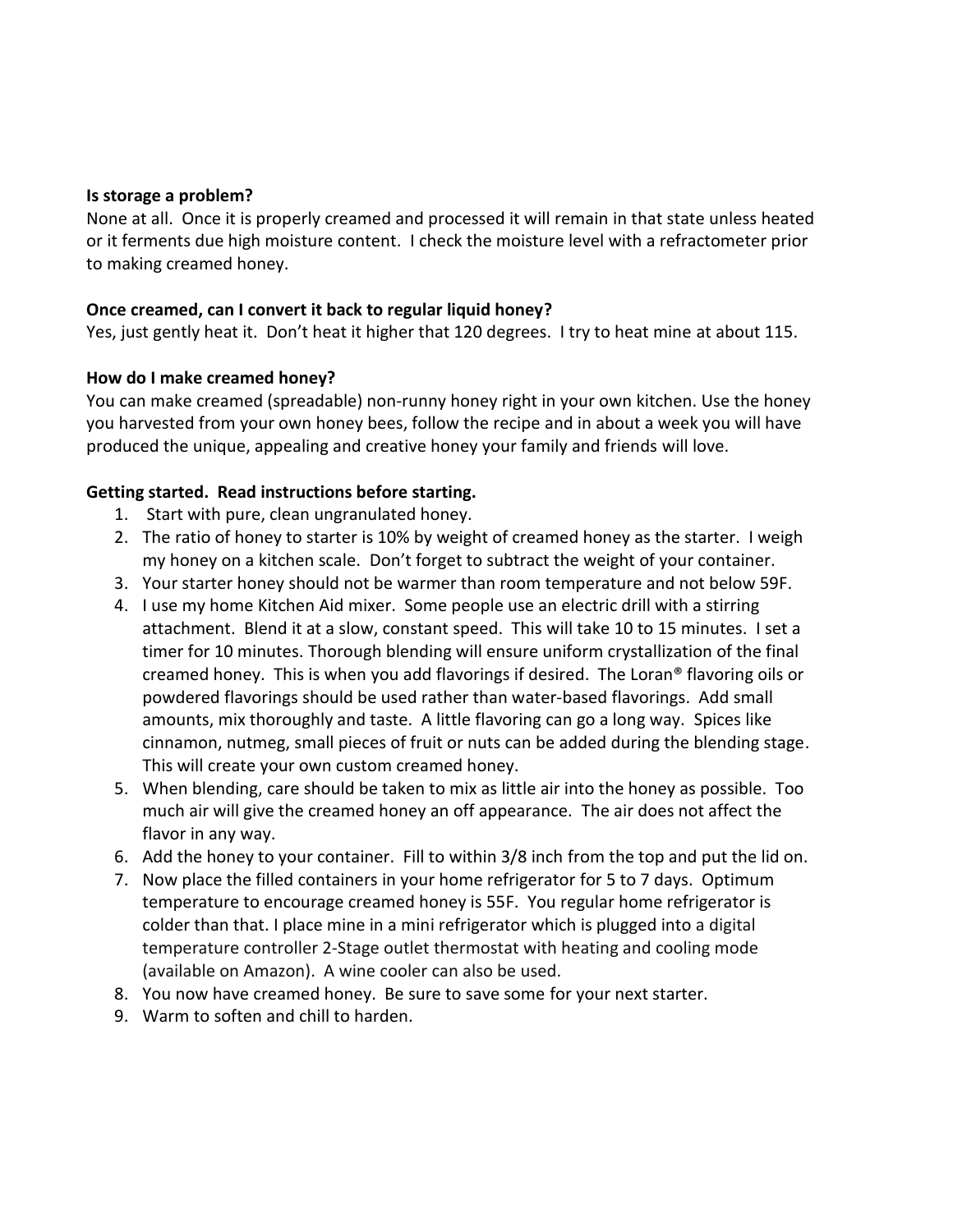#### **Williamson County Area Beekeeping Association Meeting Summary - January 22nd, meeting.**

The meeting was opened by Phil Ainslie, President

#### President's Announcements

- The president requested that members be cognizant of the speakers and to please take conversations out to the passageway so all can enjoy the speakers
- Jimmie Oakley was available to take orders at the meeting, in the adjoining room. Order forms can also be mailed to Jimmie.
- Volunteers are needed to assist with the unloading of the nucs, when they arrive. Anyone wishing to assist can provide their name to a board member.
- The monthly meetings are every 4th Tuesday of the month, with the exception of June. The June meeting will be on Thursday 25th. This is due to room availability.
- Anyone wishing to donate to Australian beekeepers can go to ruralaid.org.au then enter "Hive Aid".
- The Bee Buzz will be at Rudys, the Sunday following the monthly meeting, from 2pm to 4 pm.
- Ed Wolfe-Robert Bost Memorial Scholarship applications are now being accepted. The closing date will be February 15th.

#### Presentations and Acknowledgements

President, Phil Ainslie presented Ginny Stubblefield, Chris Doggett, Shirley Doggett and Jimmie Oakley with personalized engraved plaques "For your dedication" and "Lifetime Member", for their outstanding service, and longevity of service to the WCABA. The presentation was followed by rousing applause for the recipients, who were present in the meeting room during the presentation, with the exception of Jimmie Oakley, who was hard at work in the adjacent room taking orders for nuc's and queens !

Jennifer Shear was acknowledged and thanked for her support to the WCABA, and her role as program director for 2019

Beekeeping 101 - I have ordered my bees. Now what ?. Presented by Jim Colbert A lively presentation covering the basic knowledge of bees and the structure of the hive.

Beekeeping 102 - Linda Russell introduced Ashley Ralph, president of the Texas Beekeepers Association. She is the co-owner of Prime Bees apiary (Primebees.com), in College Station and she is in the Master Beekeeping Program. Ashley's presentation was titled , "What happens in a calendar year".

#### Members Present:- 102

Door Prizes. - There were a total of 5 lucky door prize winners !

The next meeting will be held on Tuesday February 25th at the Georgetown Library.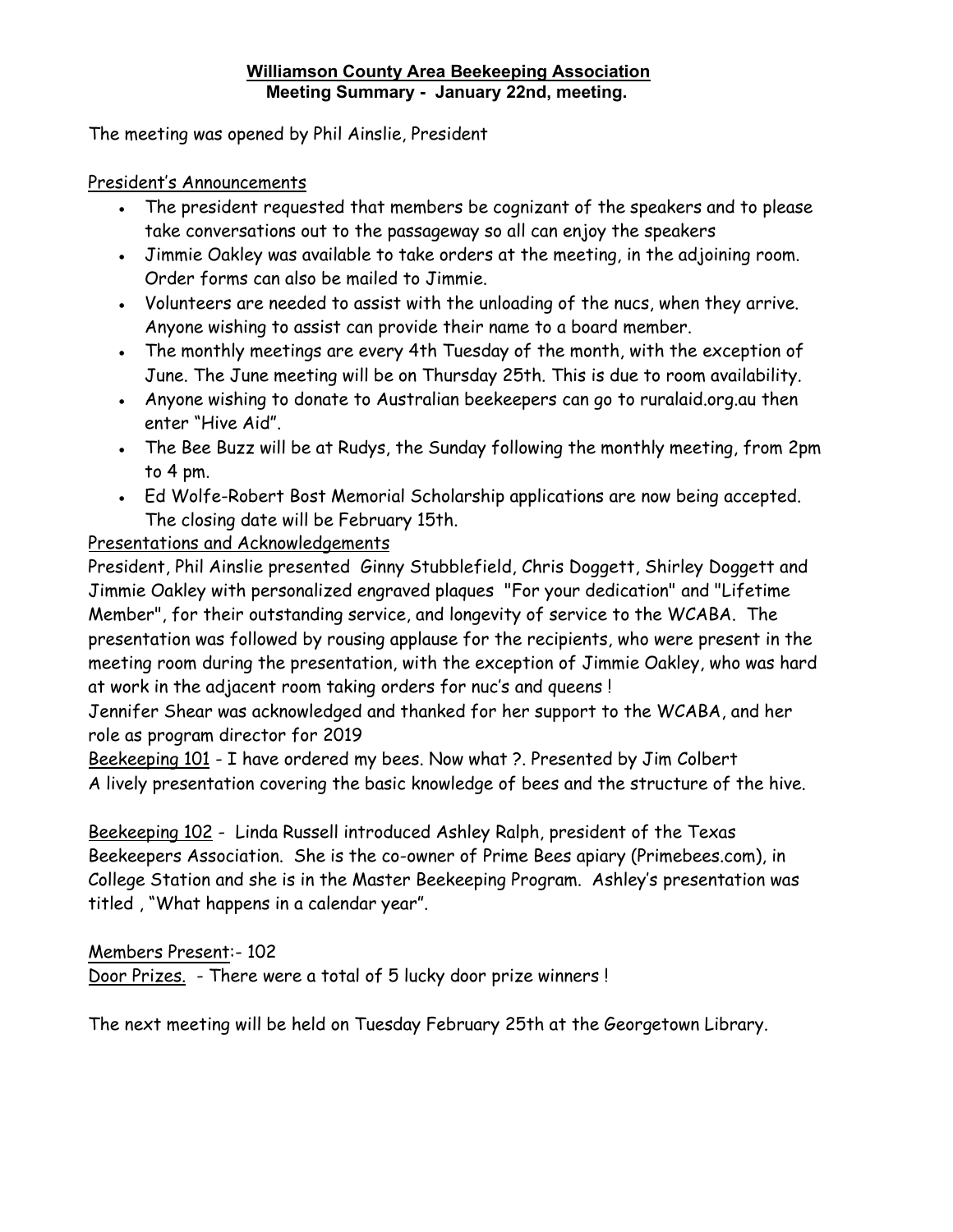Note from the Secretary.

Dear Members,

It has been a blink of an eye, a shake of a lamb's tail, and only one honey harvest since I took on the role of WCABA secretary. With each meeting I gain more insight into the workings of WCABA, and a greater appreciation of the members who make it run so smoothly. Thank you !! Like a hive, it has a natural rhythm all of its own.

January's meeting was well attended, and although we had an increase in attendance of new members, renewing membership, and members placing orders it all went fairly smoothly.

The refreshments provided by Mr. and Mrs. Paul Crown was a wonderful and welcomed surprise. It was warmly received, and appreciated, by your fellow members. Thank you.

What a great way to start the year !!

Look forward to seeing you at the next meeting.

Regards,

Gillian Mattinson, WCABA.

P.s. Thank you for saving your conversations to the intermission, or wisely utilizing the hallways :)

|                                                                                                                                                                         | <b>MEMBERSHIP APPLICATION</b><br>WILLIAMSON COUNTY AREA BEEKEEPERS ASSOCIATION<br>Dues: \$20.00 per year - individual or \$25.00 - family membership<br>New Member / Renewing Member<br>(circle one) | Date: $\frac{1}{\sqrt{1-\frac{1}{2}} \cdot \frac{1}{2} \cdot \frac{1}{2} \cdot \frac{1}{2} \cdot \frac{1}{2} \cdot \frac{1}{2} \cdot \frac{1}{2} \cdot \frac{1}{2} \cdot \frac{1}{2} \cdot \frac{1}{2} \cdot \frac{1}{2} \cdot \frac{1}{2} \cdot \frac{1}{2} \cdot \frac{1}{2} \cdot \frac{1}{2} \cdot \frac{1}{2} \cdot \frac{1}{2} \cdot \frac{1}{2} \cdot \frac{1}{2} \cdot \frac{1}{2} \cdot \frac{1}{2} \cdot \frac{1}{2} \cdot \frac{1}{2}$ |
|-------------------------------------------------------------------------------------------------------------------------------------------------------------------------|------------------------------------------------------------------------------------------------------------------------------------------------------------------------------------------------------|---------------------------------------------------------------------------------------------------------------------------------------------------------------------------------------------------------------------------------------------------------------------------------------------------------------------------------------------------------------------------------------------------------------------------------------------------|
| Name:                                                                                                                                                                   |                                                                                                                                                                                                      | Amount: \$                                                                                                                                                                                                                                                                                                                                                                                                                                        |
|                                                                                                                                                                         |                                                                                                                                                                                                      | Cash or Check #                                                                                                                                                                                                                                                                                                                                                                                                                                   |
|                                                                                                                                                                         |                                                                                                                                                                                                      |                                                                                                                                                                                                                                                                                                                                                                                                                                                   |
|                                                                                                                                                                         | City/State/Zip:                                                                                                                                                                                      |                                                                                                                                                                                                                                                                                                                                                                                                                                                   |
|                                                                                                                                                                         | $Phone: ( )$ $e-mail:$                                                                                                                                                                               |                                                                                                                                                                                                                                                                                                                                                                                                                                                   |
|                                                                                                                                                                         |                                                                                                                                                                                                      | (please print)                                                                                                                                                                                                                                                                                                                                                                                                                                    |
|                                                                                                                                                                         | To save postage cost may we send your Newsletter via e-mail? Yes[] No[]                                                                                                                              |                                                                                                                                                                                                                                                                                                                                                                                                                                                   |
| Instructions: print, fill out, and bring to club meeting, or mail with check to Membership<br>Mrs. Shirley Doggett - 400 C. R. 440 - Thrall, TX 76578 - Ph.512/924-5051 |                                                                                                                                                                                                      |                                                                                                                                                                                                                                                                                                                                                                                                                                                   |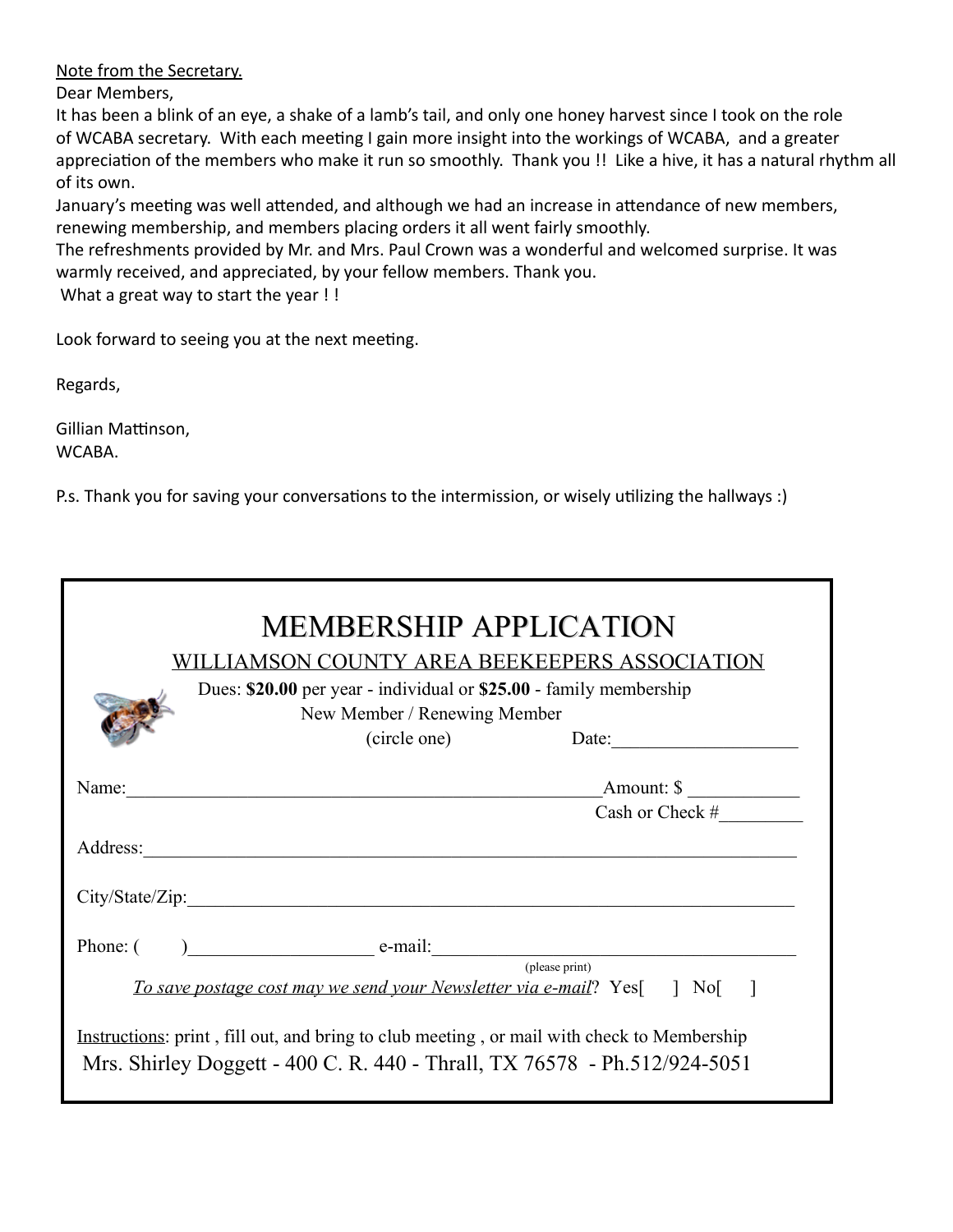### **March Newsletter** *from S S Brantley, Life Member Texas Beekeepers Association*

 March is here and if you are not ready for another beekeeping year, then you will probably not catch up. As a general rule, when the Wild Plum trees begin to bloom, it is time to put supers on the hive. As you open the hive, look for white wax on the top bars and on the edges of the drawn comb. This indicates that the hive is ready to go to work drawing comb for storing this year's nectar..

 If you practice reversing brood boxes on your double brood hives, now is the time to inspect the status of your hives. When you open the hive and find all of the bees in the top brood box and six or seven frames of brood, you may want to reverse the boxes. Remove the boxes from the bottom board, and set them aside. Scrape the bottom board clean of any wax capping, dead bees or other debris. Set the top brood box on the bottom board and then set the original bottom brood box on top.

 When you clean the bottom board, it is not necessary to scrape away the "bee ladders." Bee ladders are small round clumps of wax scattered at random over the parts of the bottom board. These "ladders" are built by the bees to help gain easy access to the bottom of the frames. If it were not for these ladders, the bees would have to crawl up the hive wall to get to the frames and off load whatever they are carrying.

 Dr. Jamie Ellis is developing a new website to help beekeepers diagnose what is wrong with a hive. TheBeeMD. com uses a picture guided path to diagnose and suggest solutions for common hive problems. The website is currently live but is still in development. Dr. Ellis is asking for beekeepers to

send photographs of hive conditions they find. He uses these photographs to expand the website. If you have photographs of problems you have encountered, you can upload them to the website at <u>thebeemd.com/about/</u>

 Previously, I wrote about finding an open air hive in a tree on the elementary school campus in Jefferson. Plans were made to remove the hive on a cold day when the bees would be tightly clustered and not prone to fly. On Friday, February 7, in 27 degree weather, the crew of beekeepers and a tree service operator assembled and prepared to remove the hive. We cautioned the tree service operator to try and not shake the hive and cause the bees to fly. Our plan was to wrap the hive in plastic drum liners, cut the limb, and lower it to the ground. Unfortunately, the bucket hit a snag and jarred the limb and angry bees started flying. The bucket operator was stung on the face, the only exposed skin in the cold air. Plastic drum liners were placed around the colony. The operator then cut the limb and lowered it. We had planned to hang the limb over a plastic tub but found the wax extended some 30 inches below the limb, making the tub too shallow to contain the hive. We obtained a 55 gallon drum and lowered the colony into it, with the limb resting on the edges. The colony in the drum was relocated to the Marshall Beekeepers Apiary. We removed the plastic bags and tied a tarp over the barrel to keep everything dry. When the weather is warmer and stable, we will move the colony into a regular hive configuration.

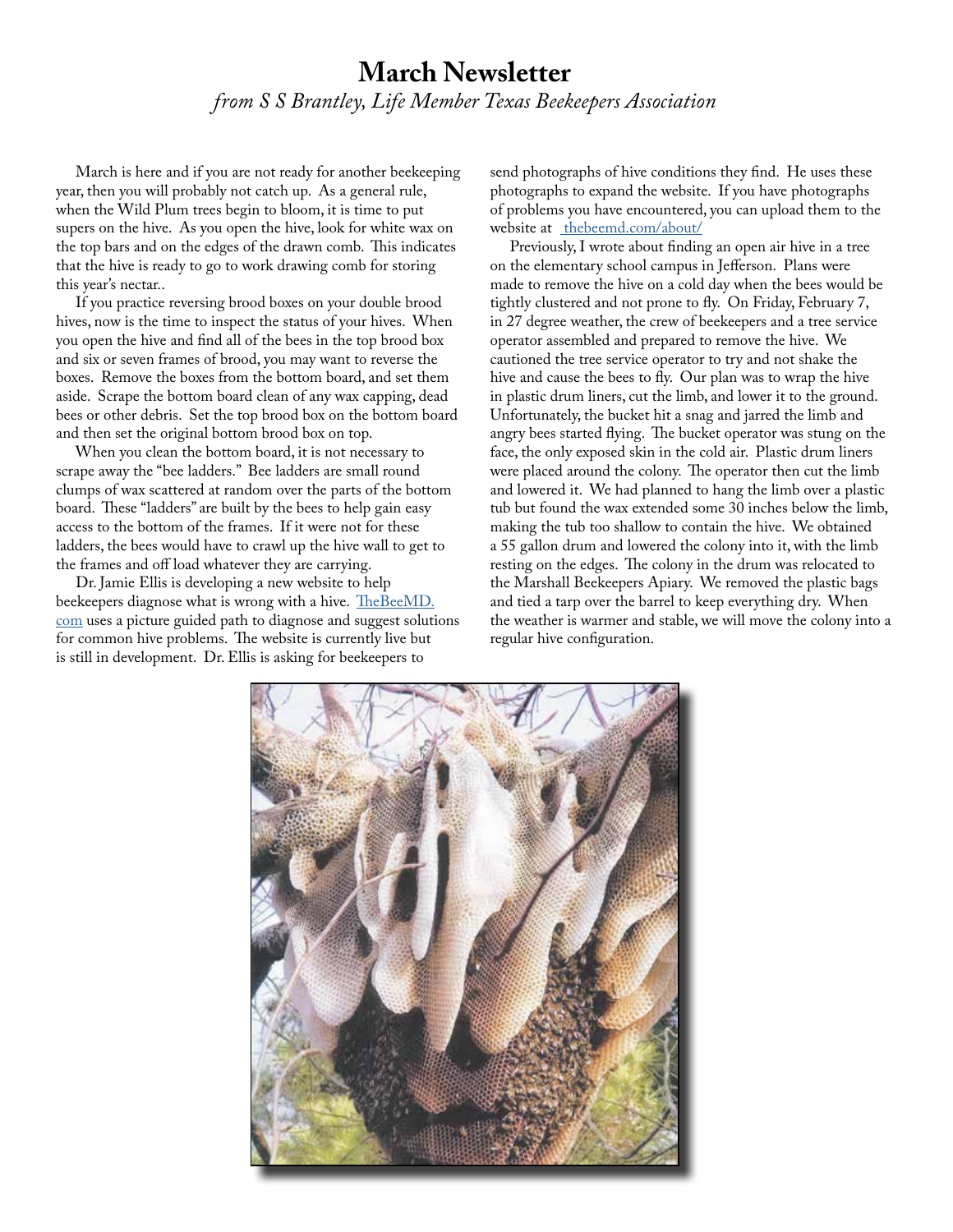# Bee and Queen Sales Approach Deadline<br>The sale of bees and queens in the WCABA Bee Procurement Program is

approaching the February  $28<sup>th</sup>$  deadline to order through the club's annual program.

 As of this time last year the membership has placed 78 orders that amounted to a requested 182 five-frame nucs and 68 marked and clipped queens. This year as of the same time there were only 67 orders for 159 nucs and 67 queens.

 There is still time to place an order before the February 28th deadline through the club if you are a current member. There are more than 90 nucs and 30 queens available at a very attractive price for those wanting to get started in beekeeping, replaces winter loses, or increase the number of hives under your management; so don't delay. The official order form is in the newsletter for your convenience with a nuc price of \$150 each and the M&C queens are going for \$35 each.

 Deliver dates for the nucs or queens with pick up at the Bost Farm is yet to be determined, but it usually falls in mid-April. Each order is confirmed by e-mail and each order will receive a "Pickup Voucher" with a specific date and number the member is entitled to claim. As always, your patience is appreciated while the final details of the club's bulk order for nucs and queens is worked out.

Bring your order form and your money to the next meeting on the  $25<sub>th</sub>$  to get on the list or use the order form in the Newsletter to order now if you can't attend. Jimmie Oakley – Order Coordinator.



*Very large crowd results on lots of orders at the meeting…*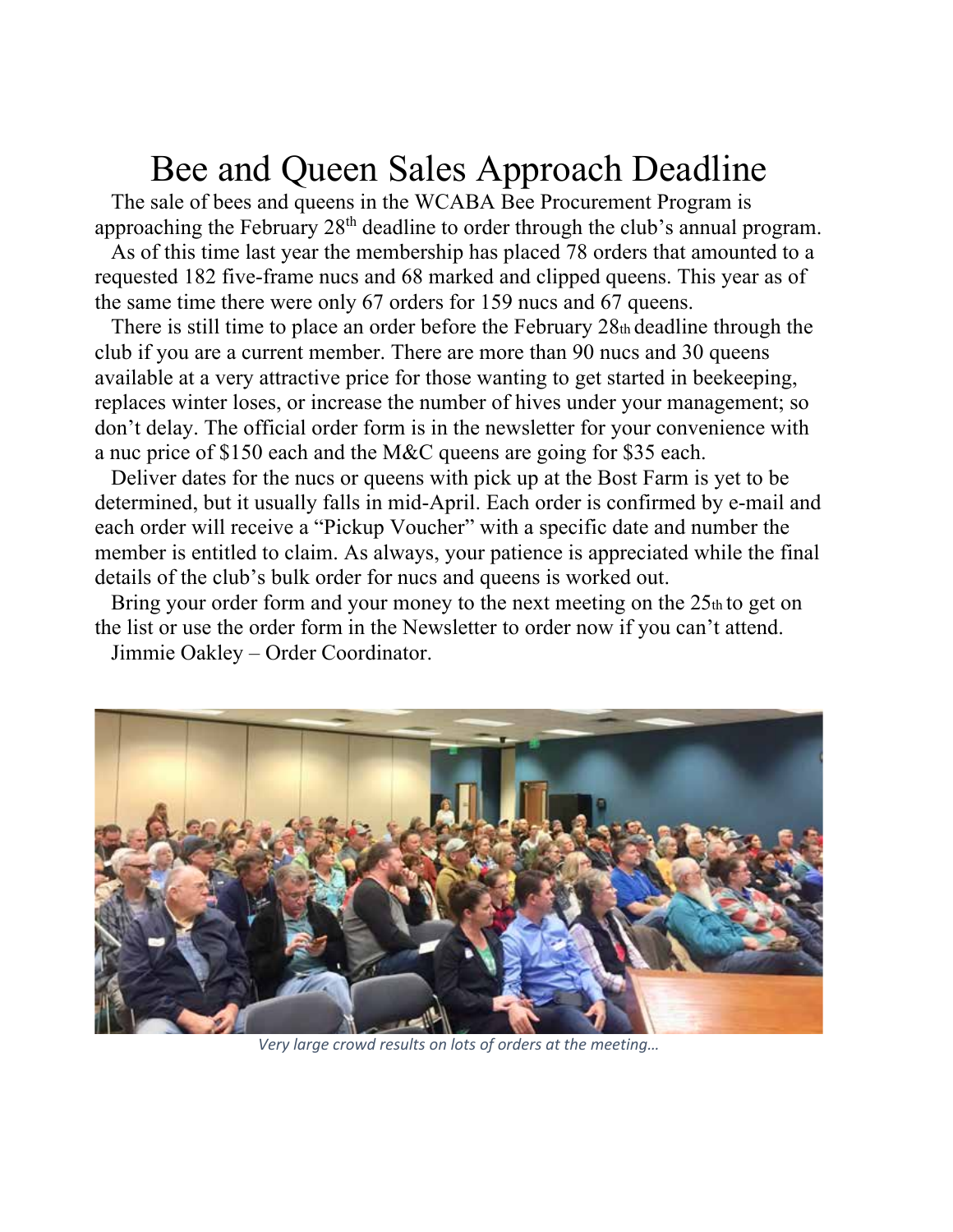## Winter in the Scholarship Bee Yard…Burrr!

 Winter in the bee yard is usually quiet, except for the gentle buzz of bees on a sunny day like today when everyone needs to go to the bathroom (cleansing flight), so to speak.

 It hard to imagine that spring could be just around the corner, or our traditional February "Ice Storm," which one? We have had some cold, raw days this winter.

As I moved about today, I saw bees working *henbit* (an annual herb of the nettle family) and *rosemary*

(perennial herb, part of mint family). I also saw a *fruit trees* blooming, can spring be far behind?



 The scholarship recipients have made a least one mite check and the bees have been treated accordingly, and the winter stores are holding the hive in good stead for this time of the year. Only one unusual thing to report and that is the hybrid method of feeding that Randy came up with from something he read somewhere.

 Because of the condensation that occurs inside the hive over winter there is always the possibility of water dripping down into the winter bee cluster and chilling the brood. To help eliminate this he places a sheet of cardboard above the brood nest to absorb the condensation and he has placed several pounds of dry granulated sugar on top of the cardboard. As the cardboard absorbs the moisture it also softens the sugar which is thus worked by the bees into sugar syrup to supplement the hive stores without over stimulating the brood rearing cycle. The sugar can be fed to the parent as well as the piggyback nuc. That's very interesting.



*Dry sugar provided to bees as winter feed Dry sugar consumed by bees during winter*

 As far as the scholarship programs goes, we are in a holding pattern, 2019 recipients ready to get into spring work, and another class of youngsters (2020) being considered for this coming year.

 If you have overlooked someone that might be interested on the program, let us know.

Jimmie Oakley – Scholarship Chair



*Eli Crozier performs winter check of his hive*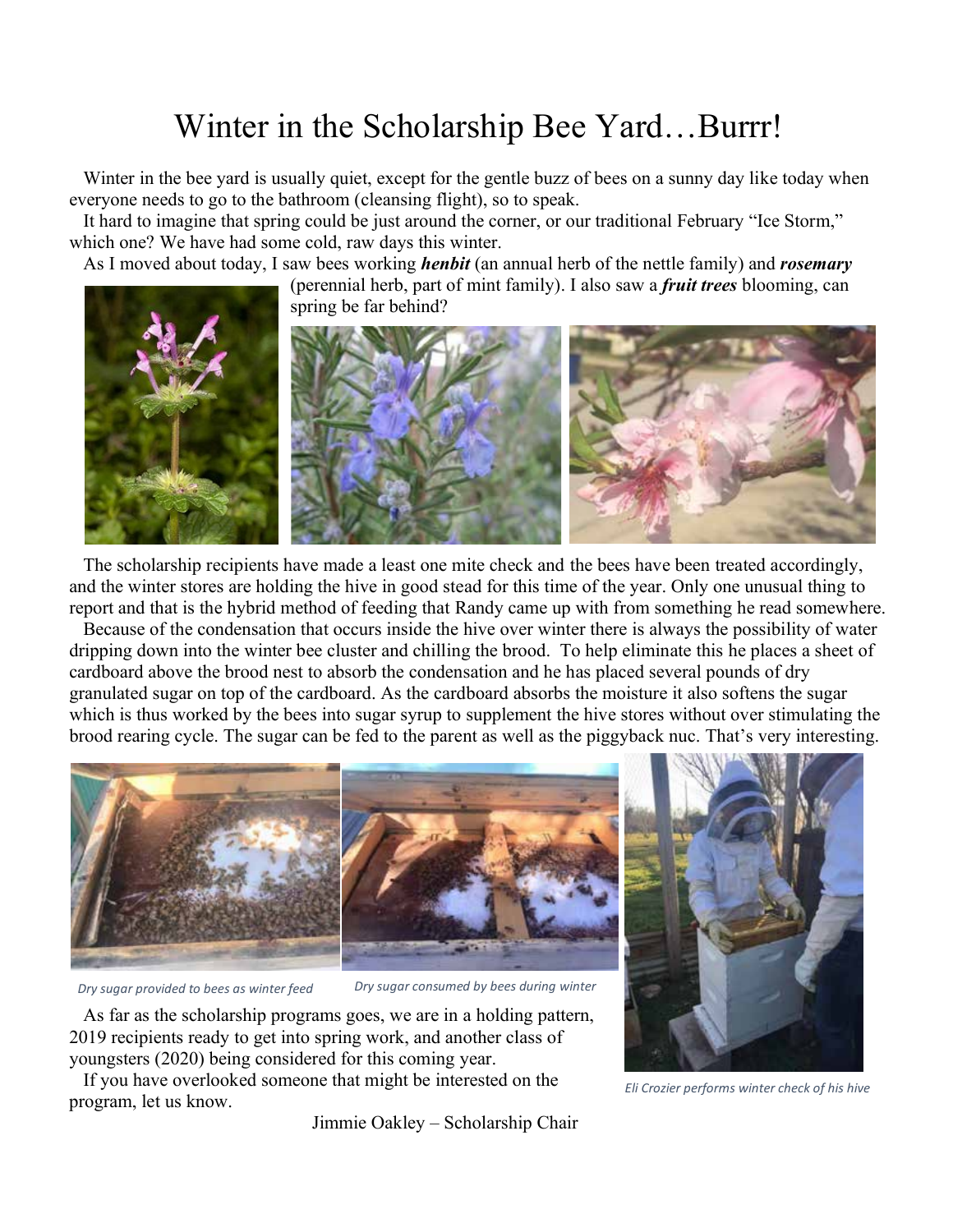

*Indian Blanket (gaillardia0 is already blooming on Hwy 29 at SH130 east of Georgetown*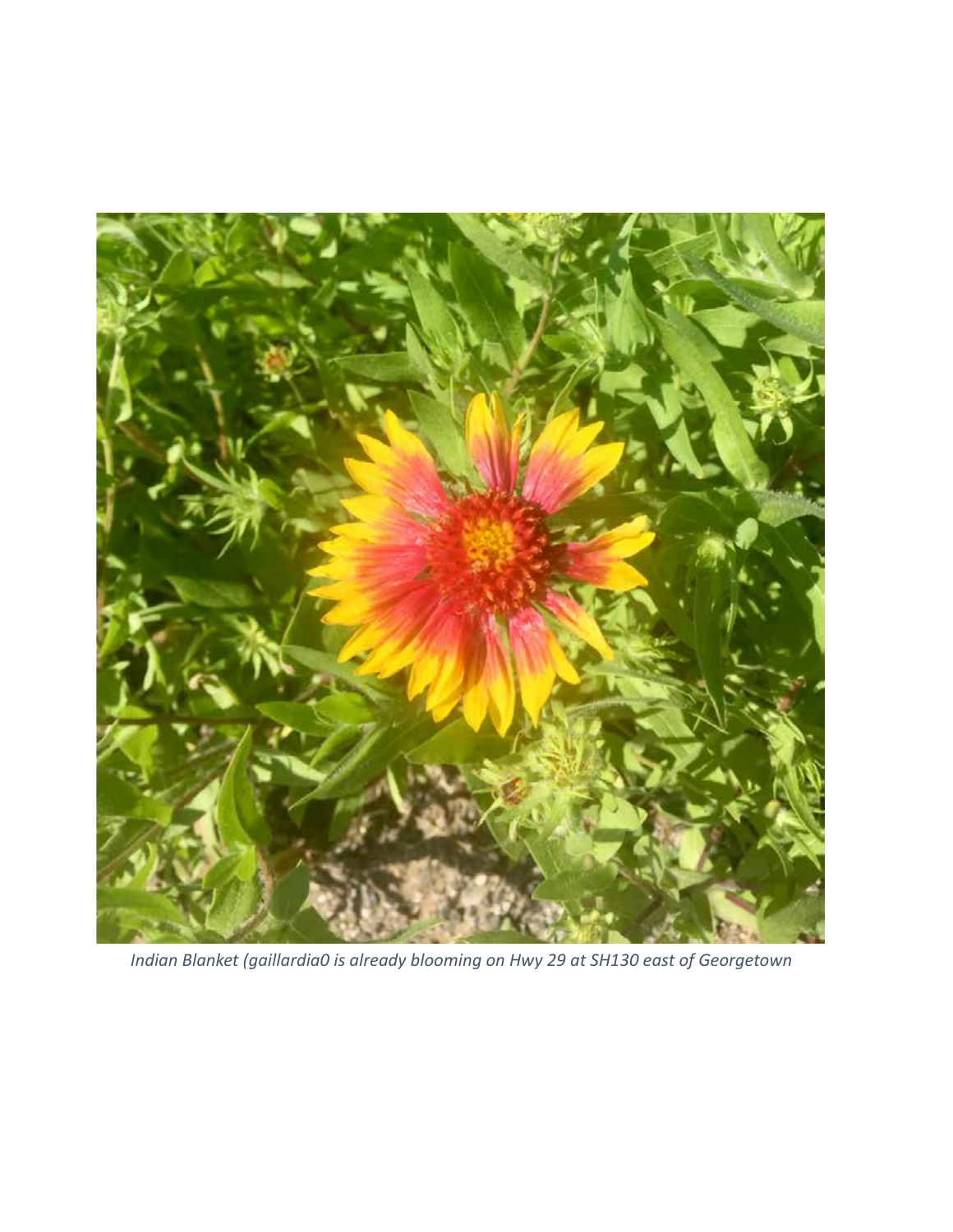# Big Crowd Attends WCABA Meeting

 The January meeting of the Williamson County Area Beekeepers Association at the Georgetown Public Library saw a great turnout for the club gathering. The scheduled speakers, Jim Colbert – Beekeeping 101 and Ashley Ralph – main program, held the attention of the audience in an overflow room.

 Jim Colbert had a PowerPoint presentation on beekeeping equipment and Ashley Ralph, the new Texas Beekeeper's Association President, covered the subject of Hive Management.

 Good speakers help bring out members and visitors to the meeting, but the opportunity to order bees and queens through the club's procurement program was also a great draw. There were 37 members who placed orders for bees & queens through the club.

Plan to join us at the February meeting on the 25th for another important learning event, good food, and beekeeping fellowship.



*Jim Colbert and Ashley Ralph speak to the overflow crowd at WCABA meeting*



*Ashley Ralph enjoyed her time at the meeting WCABA registration table pays close attention*

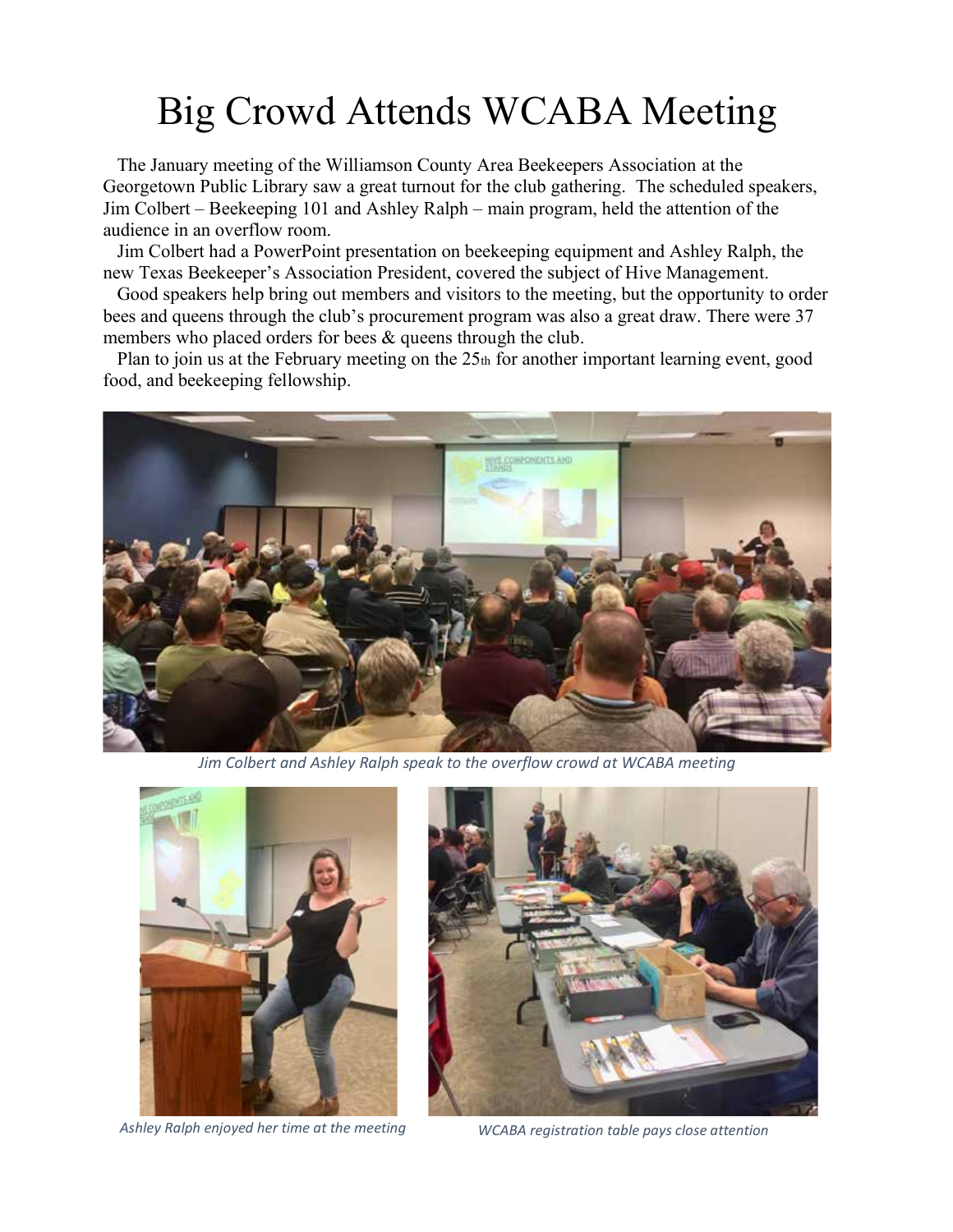### **W.C.A.B.A. Club 5-Frame Nuc & Queen Order Form - 2020**

| Name<br><b>Address</b> | City/State/Zip                                                                                                                                           |  |
|------------------------|----------------------------------------------------------------------------------------------------------------------------------------------------------|--|
| <b>Phone</b>           | e-mail:                                                                                                                                                  |  |
| I want to order:       | please print<br><i>Are you a current member?</i> [ <i>I Yes!</i>                                                                                         |  |
| No.                    | <b>5 Frame Nuc</b> (Based on group order of 100 nucs)<br>$$150.00/$ Nuc.<br>Nuc with three frames brood, mated queen, "NOT" marked or clipped.           |  |
| No.                    | <b>Honey Bee Queen</b> (Based on group order of 100)<br>\$35.00/ Queen<br>BeeWeaver marked & clipped Queen from mite tolerant and virus resistant stock. |  |
|                        | <b>TOTAL \$ AMT</b><br>How will you pay? CASH or Check $#$                                                                                               |  |
| Mail remittance to:    | <b>OF ORDER</b><br>Check Preferred                                                                                                                       |  |
|                        | WCABA Order/ Jimmie Oakley - 425 Sapphire Lane, Jarrell, TX 76537                                                                                        |  |
|                        | Nuc order <b>deadline:</b> Must be postmarked by February 28, 2018, or while supplies last.                                                              |  |
|                        | Limit 10 nucs per family. No individual resale or ownership transfer permitted on nucs once ordered.                                                     |  |

*All secondary transactions and scheduling must come through the club for tracking & delivery.*

Special Instructions:

**Renewal of WCABA Memberships**

**Shirley Doggett will be taking renewal of memberships for 2020**

**\$20 for individual membership, \$25 for family membership**

**Use Form on previous page to save time**

**Visit our Website at:**

**www.wcaba.org**

**or email to:**

**info@wcaba.org**

**Texas Beekeepers Association**

**Summer Clinic 6/20/20 in Denton**

**Annual Convention 5th - 7th November in Allen**